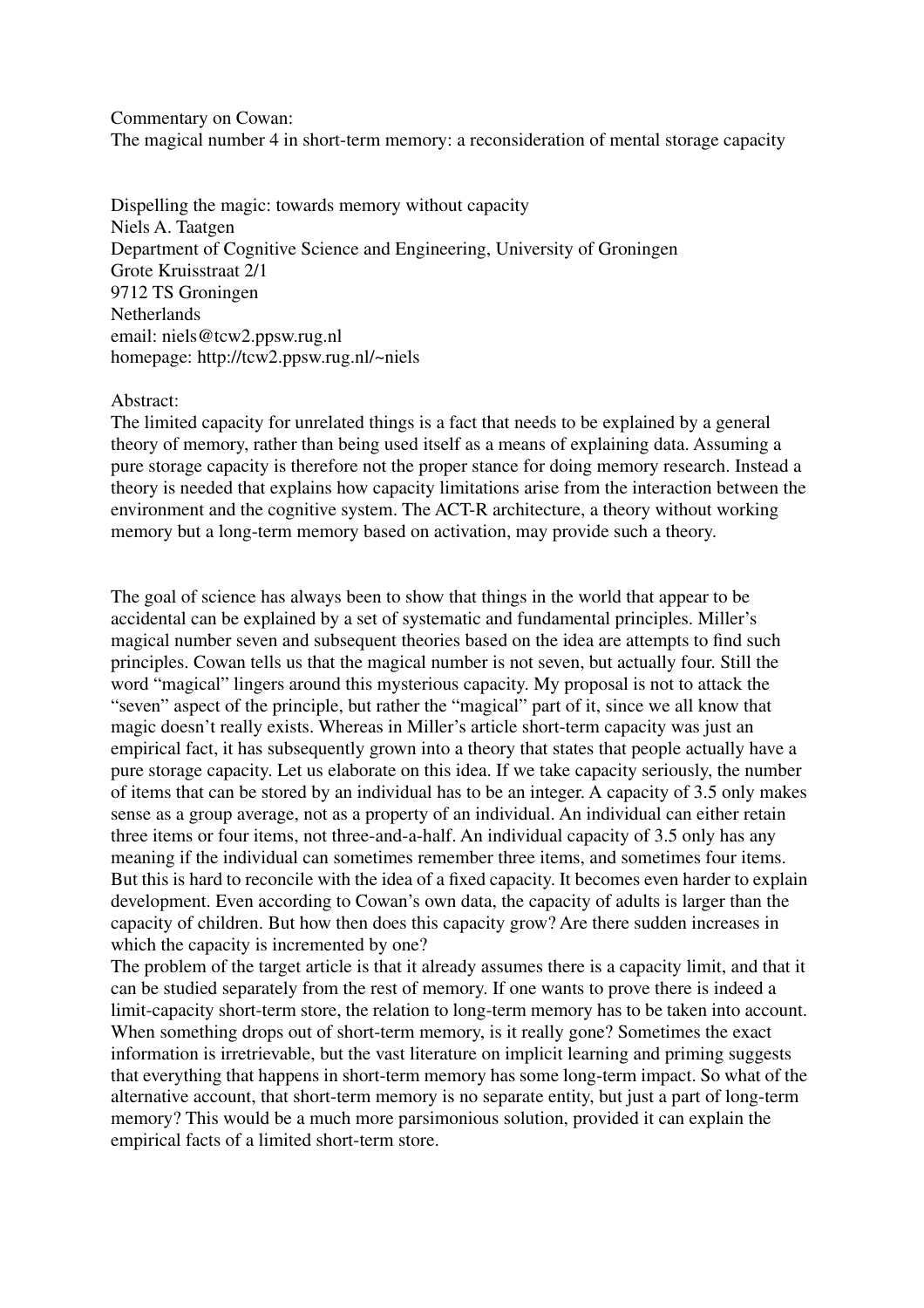I would like to argue that an explanation of short-term store based on properties of long-term memory is much more interesting than assuming a separate entity. Why is the capacity four, and not five? A theory that proposes a buffer of limited size does not provide any answers.Take for example the subitizing phenomenon, the fact that people seem to be able to recognize up to four dots in the visual field, but have count if there are more. One could postulate the theory that the visual system has an built-in capacity to recognize up to four things, and be done. Peterson and Simon (2000) offer an alternative account. According to their theory, the visual system can immediately recognize a set of dots, if it has seen these dots in the same array before often enough. The number of possible configurations of dots increases exponentially by the number of dots. Therefore the human visual system receives enough examples of four-dots configurations to recognize any of them instantly, but not of five or more. Except of course when a particular configuration occurs often enough: anyone can recognize the five-dot pattern on a die instantly. The advantage of the Peterson and Simon account is that they show how the seemingly magical number four can be explained by an interaction between environment and the cognitive system.

Short-term memory capacity is not something that can be used to explain the outcomes of experiments, but is rather something that needs to be explained itself. One possible explanation is the one offered by the ACT-R architecture (Anderson & Lebiere, 1998). ACT-R has a long-term declarative memory that also serves as working memory. To keep track of the current context, a single-item focus of attention is used. All items that have to be memorized are stored in declarative memory. Since declarative memory is activation-based, interference and decay can produce the same sort of effects usually assumed to be produced by limited short-term memory. These limitations are, however, context dependent: if there are associations between the items to be memorized or with other items in memory, it is easier to retrieve the information. Short-term memory without context is only important if one presumes its capacity is a fundamental property. Short-term memory within a context is much more useful. I have demonstrated (Taatgen, 1999a; 1999b) that individual differences on simple memory task might be used to explain individual differences in skill acquisition. Figure 1 shows some results from an ACT-R model of short-term store that I have adapted from an earlier version (Taatgen, 1999a). The original model memorized a list of up to ten digits, and attempted to reproduce them. It neatly reproduced Miller's 7+/-2 effect. Since the original model was allowed to rehearse, I removed the rehearsal, and obtained the results in figure 1: the magical number four, but without any internal capacity limitations. The figure shows three curves, a simulated low, average and high capacity individual. The individual differences were produced by variation of an ACT-R parameter that controls the spread of activation (based on Lovett, Reder & Lebiere, 1997). The reason why the curve drops off so dramatically at around four items has nothing to do with the number four itself. It rather has do to with the fact that as the string of numbers grows, the effects of decay, interference and the increased probability of doing something wrong if more responses are required are multiplied, and cause performance to drop suddenly at this point.

## References

Anderson, J.R. & Lebiere, C. (1998). The atomic components of thought. Mahwah, NJ: Erlbaum

Lovett, M. C., Reder, L. M., & Lebiere, C. (1997). Modeling individual differences in a digit working memory task. In Proceedings of 19th Conference of the Cognitive Science Society, (pp. 460-465). Mahwah, NJ: Erlbaum.

Peterson, S.A. & Simon, T.J. (2000). Computational evidence for the subitizing phenomenon as an emergent property of the human cognitive architecture. Cognition, 24(1), 93-122.